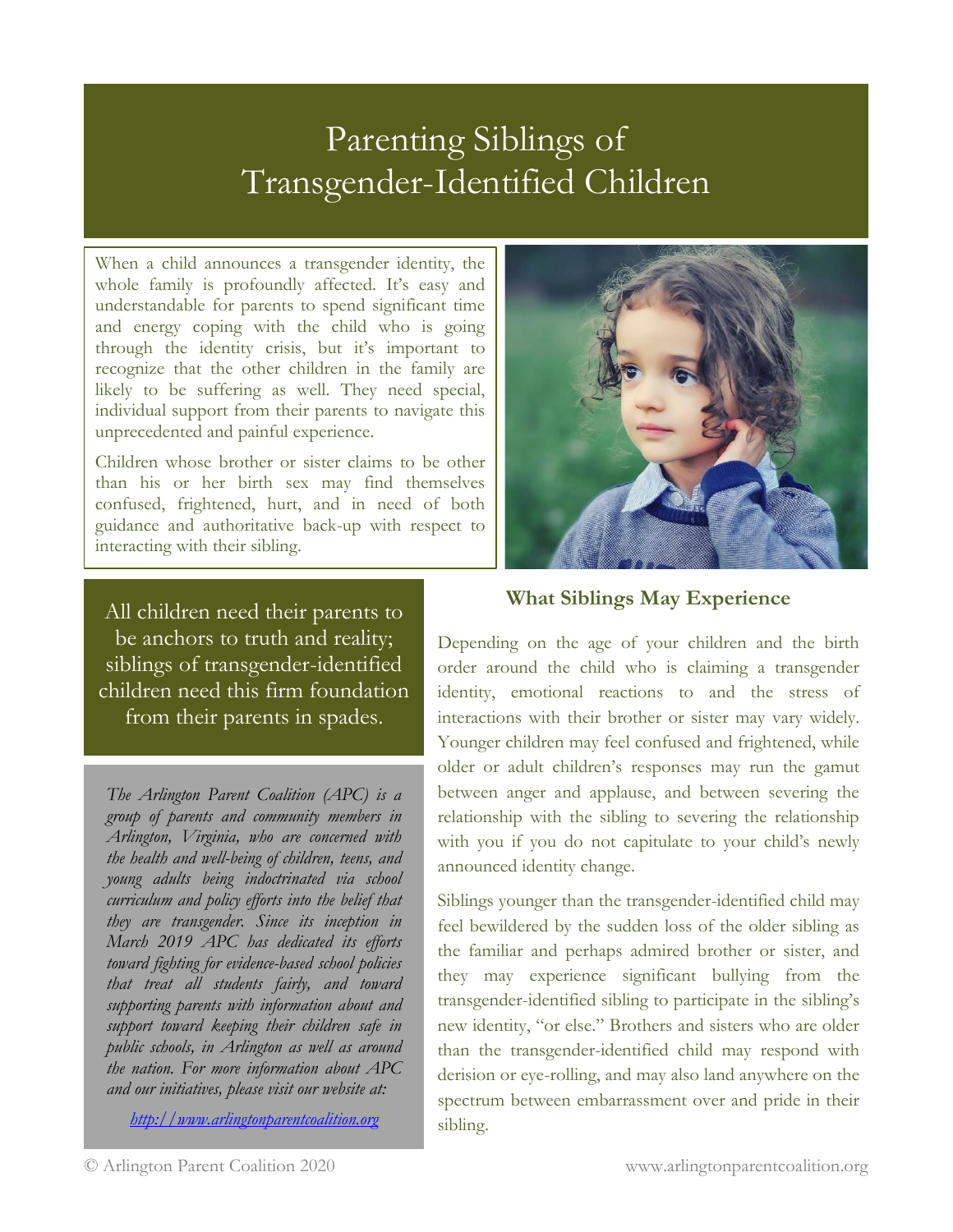#### **Cognitive Dissonance**

Children whose sibling claims to be transgender will experience some level of cognitive dissonance, which is the mental discomfort that arises from experiencing a conflict between two opposing worldviews or perceptions of reality. It is neither normal nor possible for a person to change sex. Children who understand that boys have a penis and girls have a vagina – the most basic of physiological categorizations grasped by the age of three or four years – will have their worldview upended by their sibling's announcement that she or he is no longer she or he.

Transgender activists have spent an enormous amount of time, effort, and money to convince society that transgenderism is praiseworthy, prideworthy, and normal, but no matter how many times one repeats a lie, the lie becomes no more true. Believing a lie only dislodges one from reality and requires one to accommodate ever more erroneous beliefs in order to support that lie, such as:

**"Males have no physiological advantages over females in sports."**  *(Yes, they do.)*

**"Girls who don't want boys in their bathrooms are bigots and transphobes."**  *(No, they're not.)*

**"Some women have penises and some men have vaginas."**  *(No, they don't.)*



All children need their parents to be anchors to truth and reality; siblings of transgender-identified children (and the transgender-identified children themselves) need this firm foundation from their parents in spades. Reiterate to your children what you believe to be true:

**"I realize that your brother John thinks he's actually a girl. He is confused right now and has been misled about what's real and true. People cannot change sex, and no person was ever born in the wrong body. Your body is you, and there's no research or data to support the idea that our brains can be a different 'gender' from our bodies. We are going to support John toward coming to this truth for himself, and we are not going to agree with something that simply isn't true."**

#### **Fear, Hurt, & Blame**

Cognitive dissonance, if unresolved, can lead to fear, both about the specific situation and about life in general. The child may worry about his sibling's health and well-being, as well as wonder what else in the world might not be as he believed it to be. As [Colin Wright](https://twitter.com/swipewright/status/1235302606819467265) so aptly explained:

**"I'm frequently asked why I focus so much on the nature of biological sex. It's because in my view this may be reality's last stand. If this undeniable fact can be denied en masse, then we become hostages to chaos. We simply cannot afford to lose our collective tether to reality."**

Although your child may not be able to articulate or even be fully conscious of this thought process, he recognizes deep down that if the basis of our most intimate sense of identity is not fixed, then nothing else in life is fixed either. There are no boundaries, no truths, no solid foundations on which to stand. This is a terrifying thought for anyone.

© Arlington Parent Coalition 2020 www.arlingtonparentcoalition.org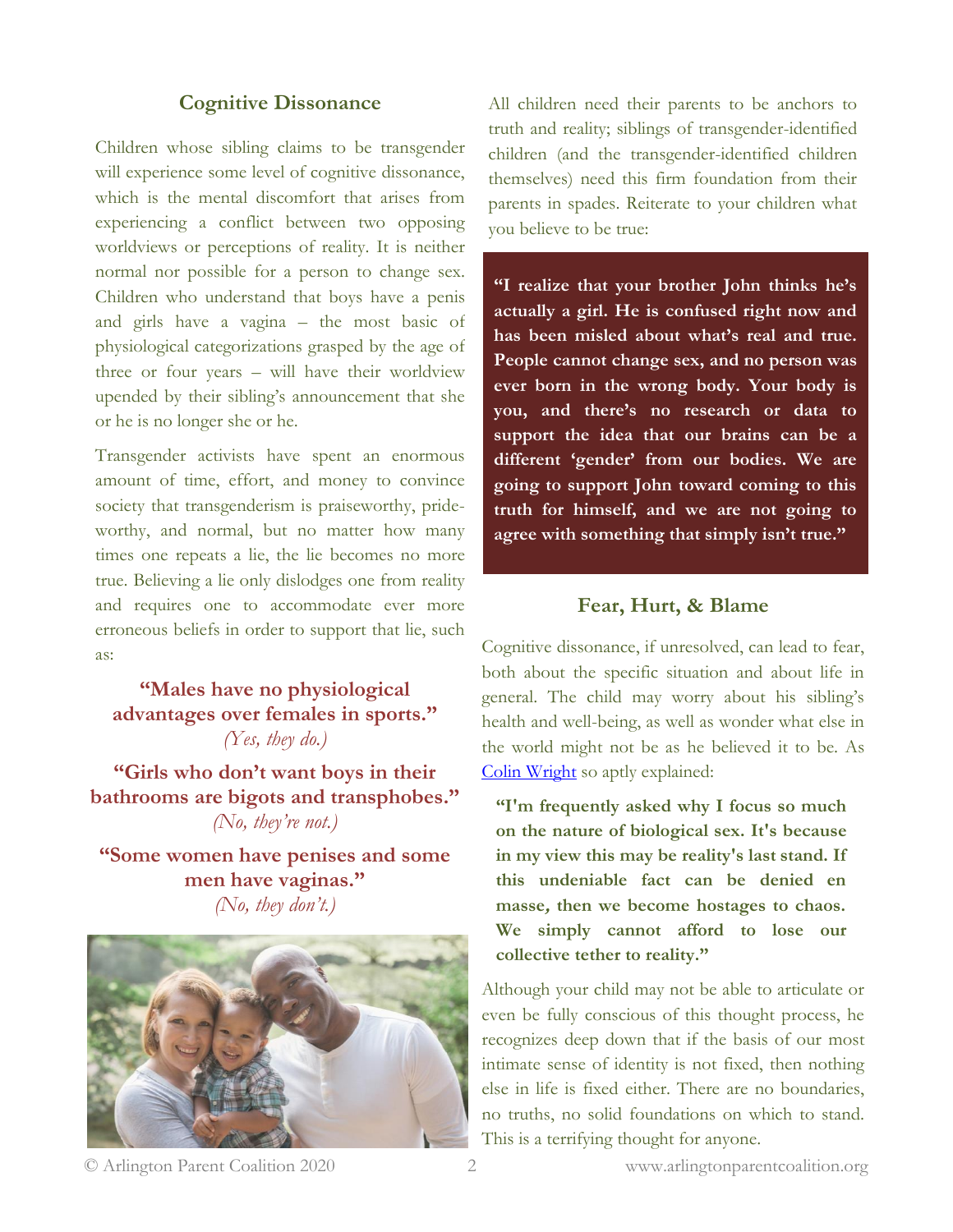Additionally, when a person announces transgender identity, the effect on family and friends is similar to experiencing the death of a loved one. Men and women are not interchangeable one for the other; they are entirely different beings. If a woman announced that she is no longer Louise Archer, but is now Michelle Pfeiffer, we would rightly recognize that she is rejecting herself and attempting to appropriate someone else's existence. This is no less true of transgender claims: the transgender-identified person is trying to kill who s/he has been, as evidenced by terms like "deadname" in reference to the now-rejected name that was given to a child by parents.

A sibling may also feel rejected by the transgenderidentified child, and perhaps even more so if they are the same biological sex. It's possible the child may wonder if s/he is somehow to blame for the situation. Ruminating on past conflicts and words hurled in the heat of anger may lead the child to conclude that his or her anger, mistakes, or personality caused the sibling to want to change sex. Further, if parents focus solely on dealing with the transgender-identified child, the other children in the family may feel less important, less valuable, or simply neglected by comparison.

**Always validate a child's feelings, but always correct flawed thinking:**

**"Yes, this is a very hurtful situation. John is rejecting himself right now, and he's also rejecting our family to a certain degree. But this is not your fault, nor is it Mom's or my fault. We're not a perfect family, but we love each other and we're doing our best. We love John very much, and we love you just as much. That will never change."**



## **Dealing With Bullying**

The transgender-identified child will likely try to bully everyone into submitting to preferred names, pronouns, and beliefs about identity and personhood. A younger child in the household is especially at risk of being manipulated and coerced into behaving according to the transgender-identified child's wishes:

**"I'll turn off my music so you can go to sleep after you name five different genders."**

**"Watch this youtube video about misgendering, or I'll tell everyone at school about how you suck your thumb while you sleep."**

**"I'm not responding to my deadname anymore. If you call me that I'll not only ignore you, I'll hit you."**

Much of this intimidation is likely to happen behind Mom's and Dad's backs, so you'll need to keep open ears, open eyes, and open lines of communication with all of your kids. Set boundaries, and communicate them clearly:

*(cont'd next page)*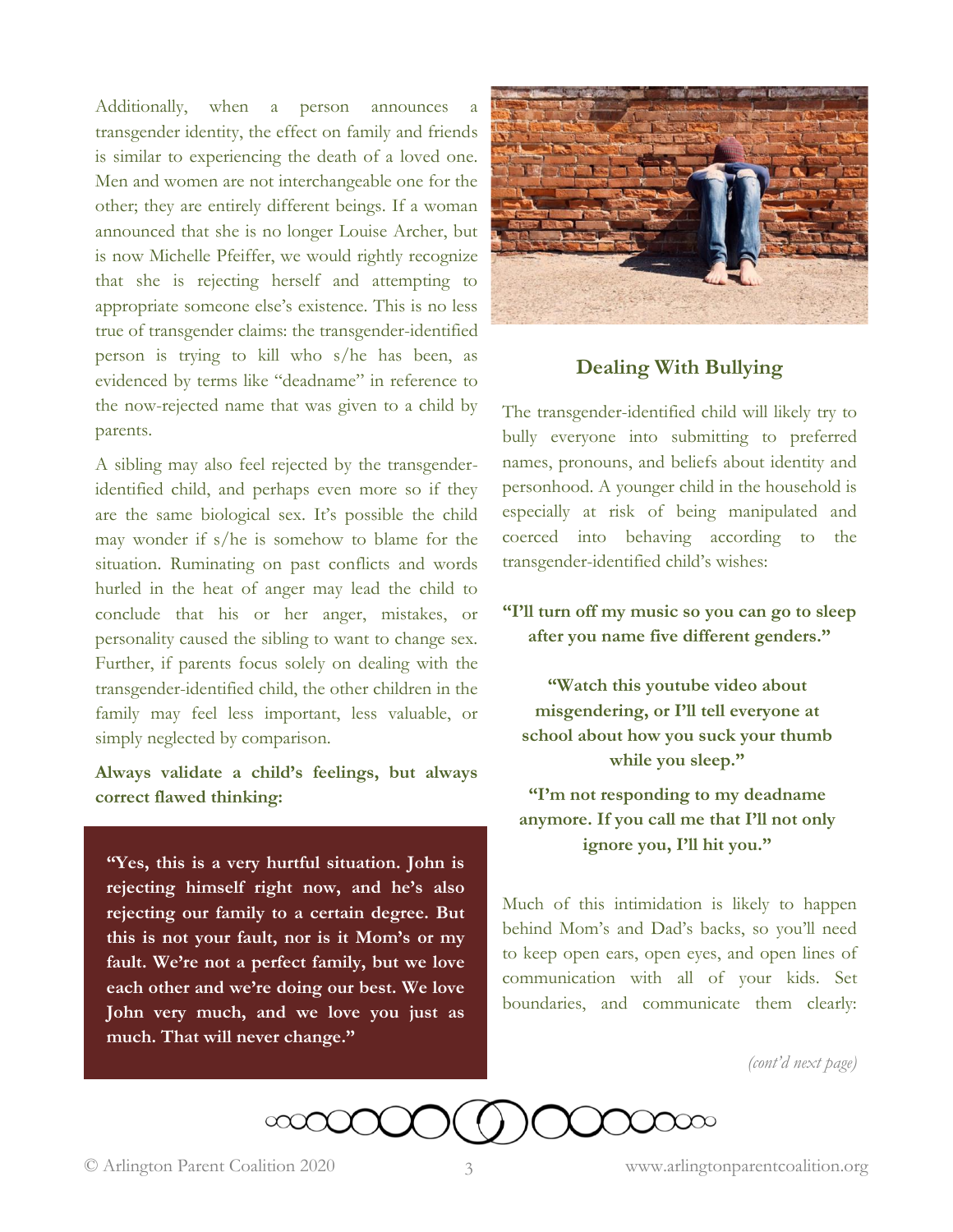**"You are not to discuss gender or sexuality with your younger siblings."**

**"There will be no use of the internet other than for schoolwork."**

### **"In this house you will be called by the name we gave you and by the appropriate pronouns."**

One young lady told her parents in a note left on their bed, "I am no longer responding to the name 'Jessica' or to the pronouns 'she/her'. If you use them, I will simply ignore you." Her parents left a response on her bed: "Your legal name, given to you legally by your parents, is Jessica, and the grammatically correct pronouns for that feminine name are she/her. If you fail to respond when these are used to address you, there will be consequences." That was the end of that discussion. (And, by the way, Jessica eventually accepted herself as female and gave up the transgender narrative.)



## **Supporting Siblings**

Transgenderism functions much like [cults](https://www.theguardian.com/commentisfree/belief/2009/may/27/cults-definition-religion) do: vulnerable people are drawn in with promises of nirvana and a community of supportive people who will escort them to that nirvana. They are brainwashed with lies, taught how to use a brand-new lexicon in order to be part of the group, and severed from those who love them the most. Remember that as painful as this experience is for you, it is equally traumatic for your other kids.

Talk to your kids about what's going on as early as possible and as often as they wish. Soon after the



Other Publications You May Find Helpful

4